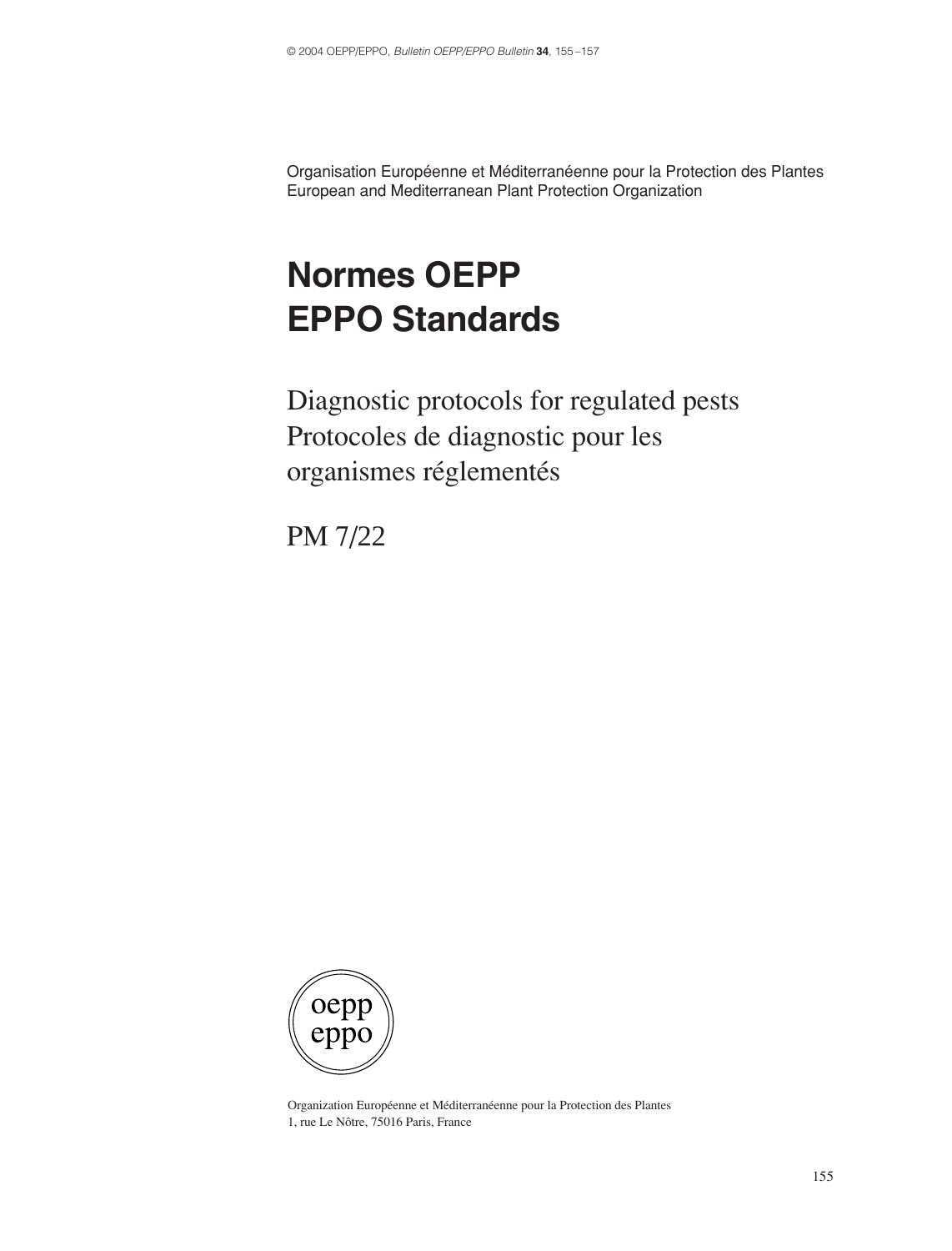# **Approval**

EPPO Standards are approved by EPPO Council. The date of approval appears in each individual standard. In the terms of Article II of the IPPC, EPPO Standards are Regional Standards for the members of EPPO.

### **Review**

EPPO Standards are subject to periodic review and amendment. The next review date for this EPPO Standard is decided by the EPPO Working Party on Phytosanitary Regulations

# **Amendment record**

Amendments will be issued as necessary, numbered and dated. The dates of amendment appear in each individual standard (as appropriate).

### **Distribution**

EPPO Standards are distributed by the EPPO Secretariat to all EPPO member governments. Copies are available to any interested person under particular conditions upon request to the EPPO Secretariat.

# **Scope**

EPPO Diagnostic Protocols for Regulated Pests are intended to be used by National Plant Protection Organizations, in their capacity as bodies responsible for the application of phytosanitary measures to detect and identify the regulated pests of the EPPO and/or European Union lists.

In 1998, EPPO started a new programme to prepare diagnostic protocols for the regulated pests of the EPPO region (including the EU). The work is conducted by the EPPO Panel on Diagnostics and other specialist Panels. The objective of the programme is to develop an internationally agreed diagnostic protocol for each regulated pest. The protocols are based on the many years of experience of EPPO experts. The first drafts are prepared by an assigned expert author(s). They are written according to a 'common format and content of a diagnostic protocol' agreed by the Panel on Diagnostics, modified as necessary to fit individual pests. As a general rule, the protocol recommends a particular means of detection or identification which is considered to have advantages (of reliability, ease of use, etc.) over other methods. Other methods may also be mentioned, giving their advantages/disadvantages. If a method not mentioned in the protocol is used, it should be justified.

The following general provisions apply to all diagnostic protocols:

- laboratory tests may involve the use of chemicals or apparatus which present a certain hazard. In all cases, local safety procedures should be strictly followed
- use of names of chemicals or equipment in these EPPO Standards implies no approval of them to the exclusion of others that may also be suitable

• laboratory procedures presented in the protocols may be adjusted to the standards of individual laboratories, provided that they are adequately validated or that proper positive and negative controls are included.

#### **References**

- EPPO/CABI (1996) *Quarantine Pests for Europe*, 2nd edn. CAB International, Wallingford (GB).
- EU (2000) Council Directive 2000/29/EC of 8 May 2000 on protective measures against the introduction into the Community of organisms harmful to plants or plant products and against their spread within the Community. *Official Journal of the European Communities* L169, 1–112.
- FAO (1997) *International Plant Protection Convention* (new revised text). FAO, Rome (IT).
- IPPC (1993) *Principles of plant quarantine as related to international trade*. ISPM no. 1. IPPC Secretariat, FAO, Rome (IT).
- IPPC (2002) *Glossary of phytosanitary terms*. ISPM no. 5. IPPC Secretariat, FAO, Rome (IT).
- OEPP/EPPO (2003) EPPO Standards PM 1/2 (12): EPPO A1 and A2 lists of quarantine pests. *EPPO Standards PM1 General phytosanitary measures*, 5–17. OEPP/EPPO, Paris.

# **Definitions**

*Regulated pest*: a quarantine pest or regulated non-quarantine pest. *Quarantine pest*: a pest of potential economic importance to the area endangered thereby and not yet present there, or present but not widely distributed and being officially controlled.

## **Outline of requirements**

EPPO Diagnostic Protocols for Regulated Pests provide all the information necessary for a named pest to be detected and positively identified by an expert (i.e. a specialist in entomologist, mycology, virology, bacteriology, etc.). Each protocol begins with some short general information on the pest (its appearance, relationship with other organisms, host range, effects on host, geographical distribution and its identity) and then gives details on the detection, identification, comparison with similar species, requirements for a positive diagnosis, list of institutes or individuals where further information on that organism can be obtained, references (on the diagnosis, detection/extraction method, test methods).

# **Existing EPPO Standards in this series**

Nineteen EPPO standards on diagnostic protocols have already been approved and published. Each standard is numbered in the style PM 7/4 (1), meaning an EPPO Standard on Phytosanitary Measures (PM), in series no. 7 (Diagnostic Protocols), in this case standard no. 4, first version. The existing standards are:

PM 7/1 (1) *Ceratocystis fagacearum*. *Bulletin OEPP/EPPO Bulletin* **31**, 41–44

PM 7/2 (1) *Tobacco ringspot nepovirus*. *Bulletin OEPP/EPPO Bulletin* **31**, 45–51

PM 7/3 (1) *Thrips palmi*. *Bulletin OEPP/EPPO Bulletin* **31**, 53–60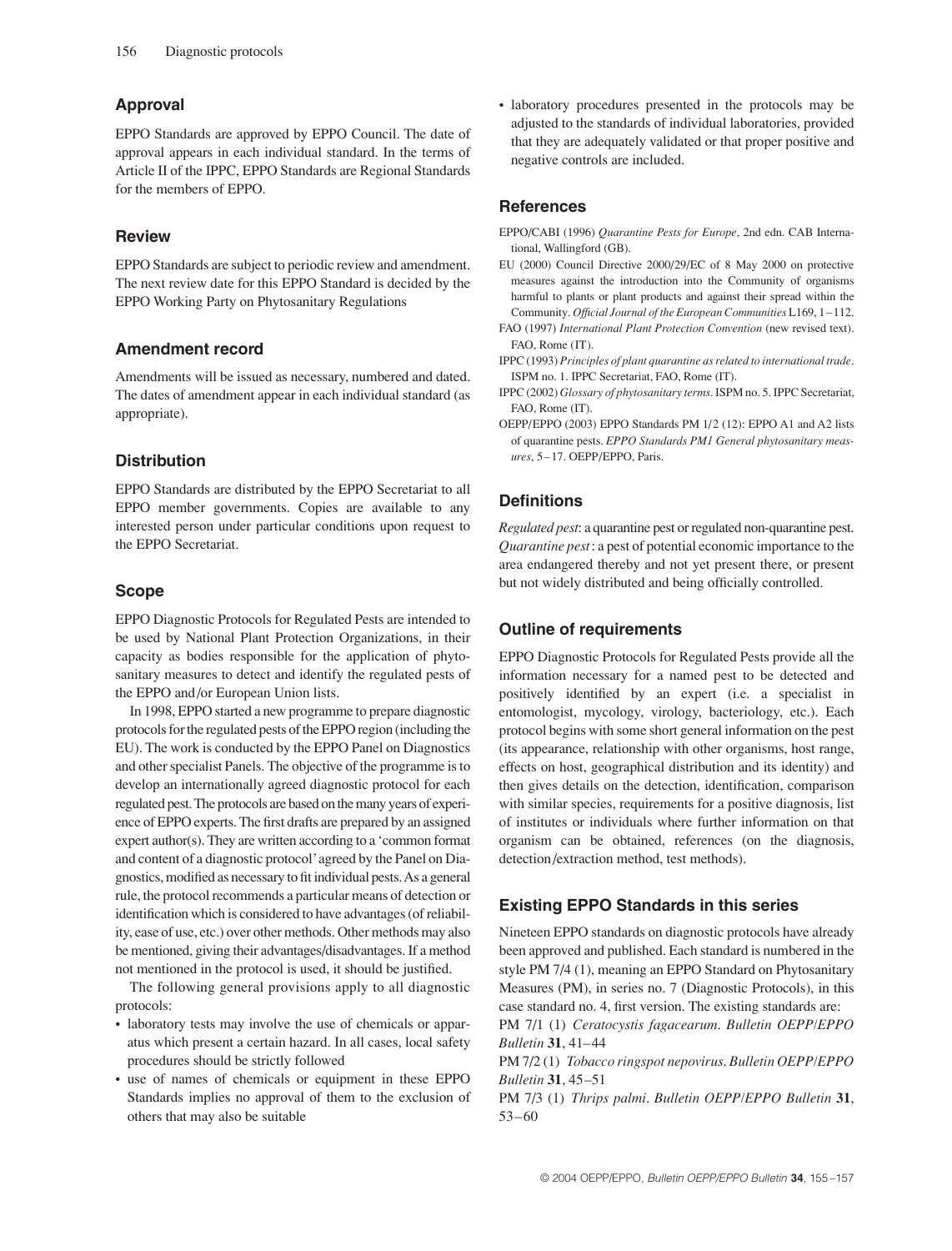PM 7/4 (1) *Bursaphelenchus xylophilus*. *Bulletin OEPP/ EPPO Bulletin* **31**, 61–69

PM 7/5 (1) *Nacobbus aberrans*. *Bulletin OEPP/EPPO Bulletin* **31**, 71–77

PM 7/6 (1) *Chrysanthemum stunt pospiviroid*. *Bulletin OEPP/ EPPO Bulletin* **32**, 245–253

PM 7/7 (1) *Aleurocanthus spiniferus*. *Bulletin OEPP/EPPO Bulletin* **32**, 255–259

PM 7/8 (1) *Aleurocanthus woglumi*. *Bulletin OEPP/EPPO Bulletin* **32**, 261–265

PM 7/9 (1) *Cacoecimorpha pronubana*. *Bulletin OEPP/EPPO Bulletin* **32**, 267–275

PM 7/10 (1) *Cacyreus marshalli*. *Bulletin OEPP/EPPO Bulletin* **32**, 277–279

PM 7/11 (1) *Frankliniella occidentalis*. *Bulletin OEPP/EPPO Bulletin* **32**, 281–292

PM 7/12 (1) *Parasaissetia nigra*. *Bulletin OEPP/EPPO Bulletin* **32**, 293–298

PM 7/13 (1) *Trogoderma granarium*. *Bulletin OEPP/EPPO Bulletin* **32**, 299–310

PM 7/14 (1) *Ceratocystis fimbriata* f. sp. *platani*. *Bulletin OEPP/EPPO Bulletin* **33**, 249–256

PM 7/15 (1) *Ciborinia camelliae*. *Bulletin OEPP/EPPO Bulletin* **33**, 257–264

PM 7/16 (1) *Fusarium oxysporum* f. sp. *albedinis*. *Bulletin OEPP/EPPO Bulletin* **33**, 265–270

PM 7/17 (1) *Guignardia citricarpa*. *Bulletin OEPP/EPPO Bulletin* **33**, 271–280

PM 7/18 (1) *Monilinia fructicola*. *Bulletin OEPP/EPPO Bulletin* **33**, 281–288

PM 7/19 (1) *Helicoverpa armigera*. *Bulletin OEPP/EPPO Bulletin* **33**, 289–296

Several of the Standards of the present set result from a different drafting and consultation procedure. They are the output of the DIAGPRO Project of the Commission of the European Union (no. SMT 4-CT98-2252). This project involved four 'contractor' diagnostic laboratories (in England, Netherlands, Scotland, Spain) and 50 'intercomparison' laboratories in many European countries (within and outside the European Union), which were involved in ring-testing the draft protocols. The DIAGPRO project was set up in full knowledge of the parallel activity of the EPPO Working Party on Phytosanitary Regulations in drafting diagnostic protocols, and covered regulated pests which were for that reason not included in the EPPO programme. The DIAGPRO protocols have been approved by the Council of EPPO as EPPO Standards in series PM7. They will in future be subject to review by EPPO procedures, on the same terms as other members of the series.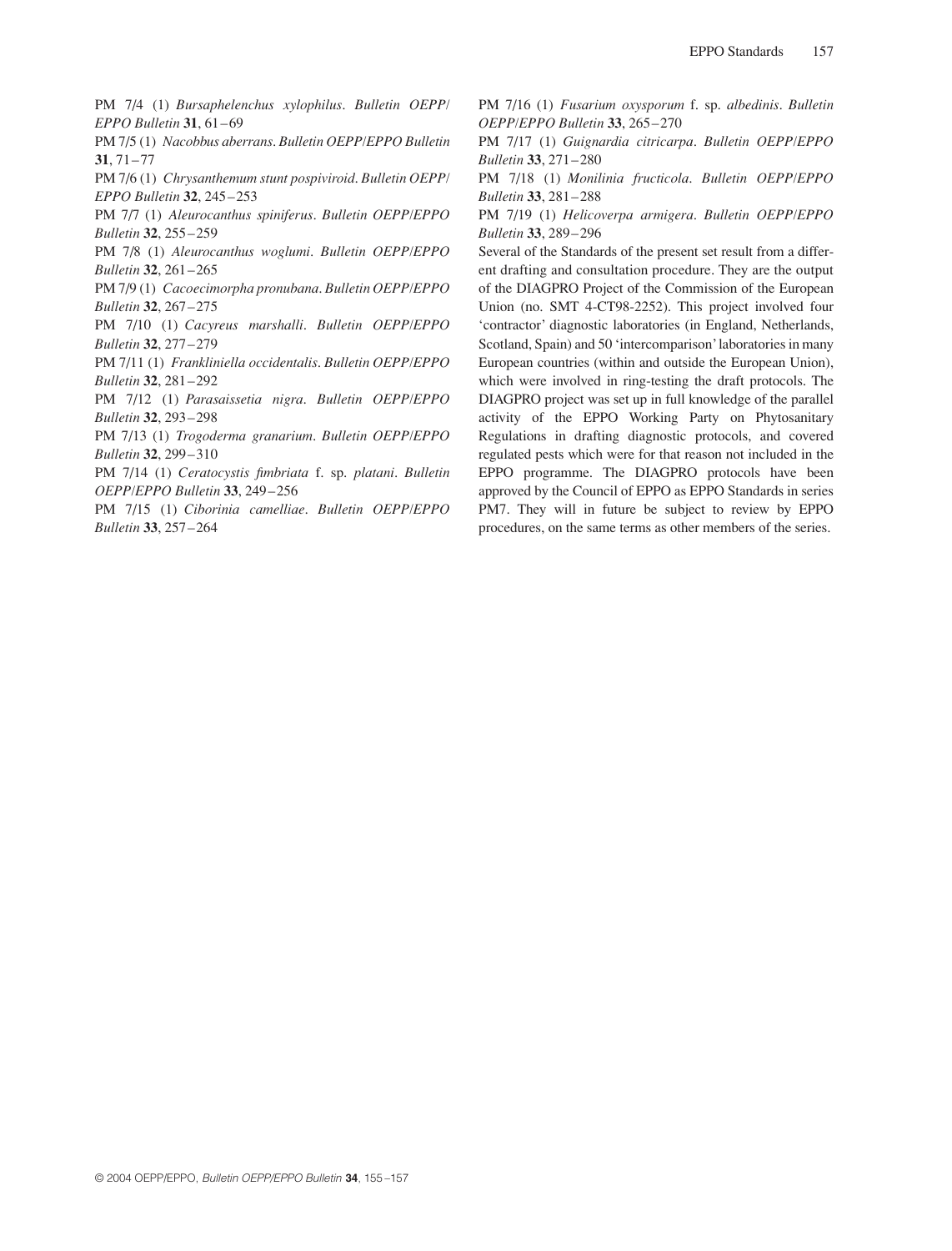**Diagnostic protocols for regulated pests**<sup>1</sup> **Protocoles de diagnostic pour les organismes réglementés**

# *Xanthomonas arboricola* **pv.** *corylina*

#### **Specific scope**

This standard describes a diagnostic protocol for *Xanthomonas arboricola* pv*. corylina*

# **Specific approval and amendment**

Approved in 2003-09.

# **Introduction**

Bacterial blight of hazelnut was described for the first time in the USA (Oregon) in 1913 on *Corylus maxima.* Subsequently, the same disease has been reported also on *C. avellana*, the most important hazelnut-producing species, in the following European countries: Italy, France, Netherlands, Russia (southern), Serbia and Montenegro, Switzerland, Turkey and United Kingdom (EPPO/CABI, 1997). Outside Europe, it has been recorded on *C. avellana* in Algeria, USA (Oregon, Washington), Canada (British Columbia), Chile, Australia (Victoria, Western Australia). It can also cause damage to *C. pontica* and *C. colurna.* The bacterium has a narrow host range, infecting only *Corylus* spp. Greatest losses on *C*. *avellana* cultivars are seen in 1–4 yearold orchards, where up to 10% of mortality has been recorded.

#### **Identity**

**Name**: *Xanthomonas arboricola* pv. *corylina* (Miller *et al.*) Vauterin *et al.*

**Synonym**: *Xanthomonas campestris* pv. *corylina* (Miller *et al.*) Dye

**Taxonomic position**: Bacteria, Gracilicutes, Proteobacteria **Bayer computer code**: XANTCY

**Phytosanitary categorization**: EPPO A2 list no. 134

### **Detection**

There are no diagnostic techniques (i.e. ELISA, IFAS, PCR) specifically developed for routine detection of *X. a. corylina.* No standardized antisera have been produced, nor have any selective or semiselective bacterial culture media been developed that might help the isolation procedure. Consequently, rapid detection of the pathogen is not possible and diagnostic procedures have still to rely on the observation of disease symptoms, microscopical examination of the symptomatic tissues, isolation from the plant using common media for xanthomonads, pathogenicity and confirmation tests.

#### **Disease symptoms**

Symptoms can be observed both in the nursery and in the field (Web Fig. 1). In the nursery, bud dieback and necrosis of the shoot tips can be noticed in spring on twigs over one-year old. Later, the shoots may wither completely. If the pathogen does not girdle the twig, it can cause cankers 10–25 cm long. The leaves show oily polygonal lesions which may subsequently coalesce. In the field, dieback of buds and new lateral shoots, and cankers along the twigs, are frequently observed in spring and summer. The fruits show typical 'black heel' symptom and browning. The involucre of the shell frequently shows oily lesions. Hazelnut organs that show symptoms of bacterial blight are: leaf (tiny angular necrotic lesions), shell (round or elongated black necrotic lesions), involucre of the shell (oily or necrotic round spots 2–4 mm in diameter), lateral twigs (partial or total dieback), twig (partial or total dieback, longitudinal canker mainly developing from a bud), branch (longitudinal canker), sucker (longitudinal canker).

#### **Microscopic examination**

Small pieces of tissues (1–2 mm) showing symptoms of bacterial blight (i.e. oily or necrotic spots on leaves or on the involucre of the shell) are cut and put in a drop of sterile physiological saline (SPS; 0.85% NaCl in distilled water) on a microscope slide, covered with a cover-slip and examined with a phase-contrast microscope. Observation of abundant bacterial cells diffusing from the plant tissue indicates presumptive bacterial blight infection.

<sup>1</sup>The Figures in this Standard marked 'Web Fig.' are published on the EPPO website www.eppo.org.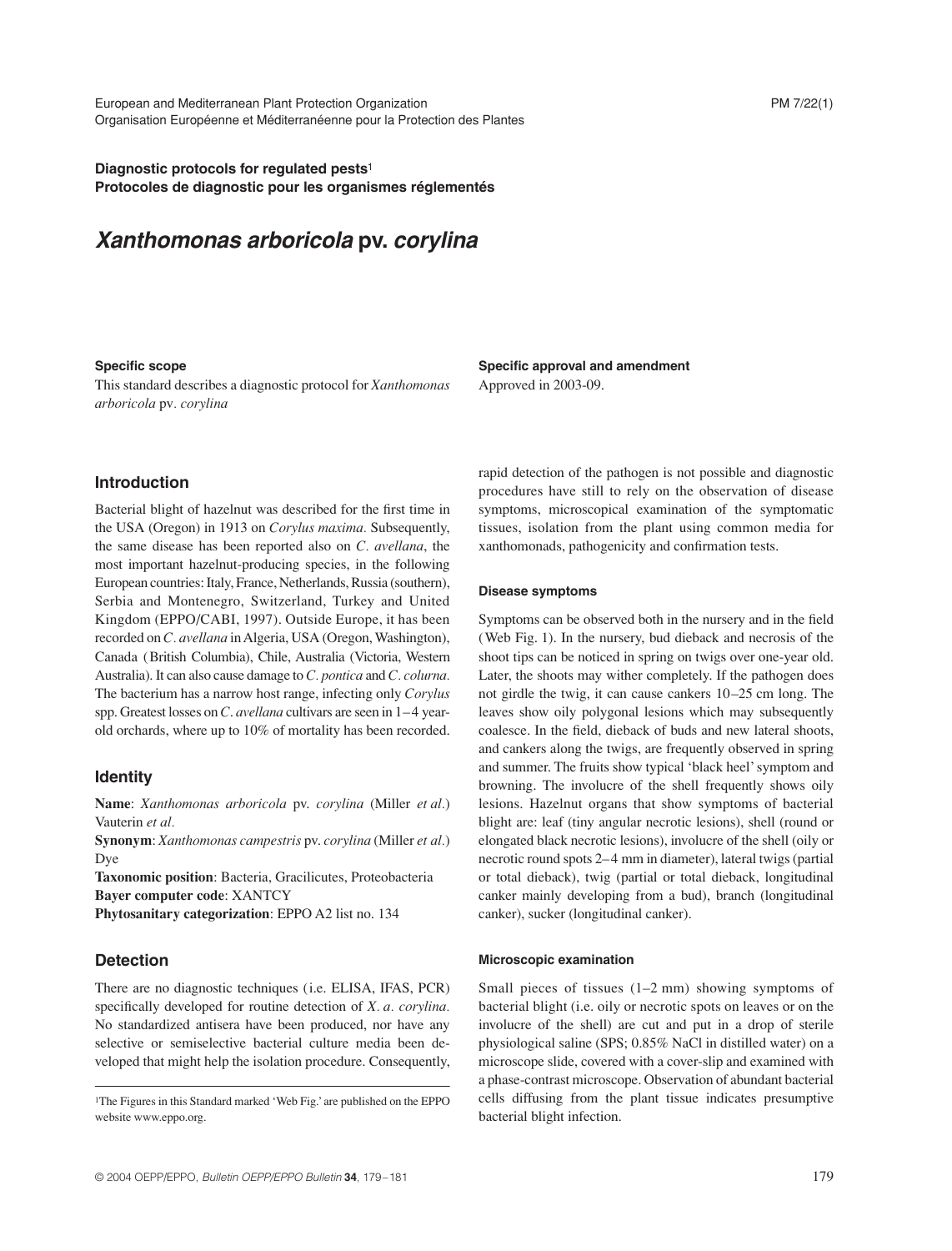#### **Isolation**

Isolation of the pathogen from symptomatic leaves is often difficult. Pieces of tissue  $(1-2 \text{ mm} \times 2-4 \text{ mm})$  taken from the margin of the lesion are crushed in a sterile mortar containing 3 mL of SPS. After 15 min, an aliquot of 100 µL is spread onto GYCA medium (glucose 10.0 g; yeast extract 5.0 g; calcium carbonate 30.0 g; agar 20.0 g; distilled water to 1.0 L) or onto YPGA medium (yeast extract 5.0 g; bacto peptone 5.0 g; glucose 10.0 g; agar 20.0 g, distilled water to 1.0 L; pH 6.5–7.0), to be preferred to YDC for the primary isolation. The plates are incubated at 25–27 °C for 3–4 days. Mucoid, yellow-pigmented colonies 2–3 mm in diameter with round margin are selected for the pathogenicity and confirmation tests.

For propagative material not showing symptoms, no methods have been standardized. The buds that harbour the pathogen during winter as well as during the growing season (Gardan & Devaux, 1987) are presumably the best candidate organs for checking the presence of the bacterium. The same isolation procedures and the bacterial culture media can be used as above, with 1–3 buds per mortar.

### **Identification**

Table 1 shows the biochemical characteristics of *X. a. corylina* which are helpful in the identification of isolates. For growth on SQ medium (Lee *et al*., 1992), isolates are streaked onto SQ medium (succinic acid disodium salt 10.0 g; quinic acid 5.0 g; K<sub>2</sub>HPO<sub>4</sub> 1.5 g; (NH<sub>4</sub>)<sub>2</sub>SO<sub>4</sub> 1.0 g; agar 15.0 g; distilled water to 1 L; pH 7.2–7.5). After autoclaving, 7.5 mL of autoclaved 20%  $MgSO<sub>4</sub>·7H<sub>2</sub>O$  solution is added. The plates are incubated for 4–

**Table 1** Biochemical characteristics of *Xanthomonas arboricola* pv*. corylina*

| Characteristic  | Reaction  | Characteristic           | Reaction         |
|-----------------|-----------|--------------------------|------------------|
| Utilization of: |           | Presence of oxidase      |                  |
| $-$ L-arabinose | $^{+}$    | Esculin hydrolysis       | $^{+}$           |
| - D-arabinose   | $+$       | Starch hydrolysis        | $^{+}$           |
| $-$ glucose     | $^{+}$    | Growth at $35^{\circ}$ C | $^{+}$           |
| - galactose     | $+$       | Tobacco hypersensitivity | $+$ (after 48 h) |
| - mannose       | $^{+}$    | Growth on SQ medium      | $^{+}$           |
| - sucrose       | $^{+}$    |                          |                  |
| - maltose       | $\ddot{}$ |                          |                  |
| $-$ trehalose   | $+$       |                          |                  |
| - cellobiose    | $\div$    |                          |                  |
| - glycerol      | $\ddot{}$ |                          |                  |
| $-L$ -xylose    |           |                          |                  |
| - D-xylose      |           |                          |                  |
| $-$ rhamnose    |           |                          |                  |
| $-$ lactose     |           |                          |                  |
| $-$ raffinose   |           |                          |                  |
| - adonitol      |           |                          |                  |
| - mannitol      |           |                          |                  |
| $-$ inuline     |           |                          |                  |
| - sorbitol      |           |                          |                  |
| $-$ dulcitol    |           |                          |                  |
| - erythritol    |           |                          |                  |

6 days at 28 °C and the diffusion of a deep green colour around the bacterial streak is considered as a positive reaction.

#### **Pathogenicity test**

Inoculation of buds, from October to June, is the most suitable method for confirming the pathogenicity of isolates suspected to be *X. a. corylina* (Gardan & Devaux, 1987). Bacteria grown for 48 h on GYCA medium are suspended in SPS to an optical density corresponding to  $1 \times 10^8$  cfu mL<sup>-1</sup>. The buds are pricked with a sterile needle, and 10 gL of the bacterial suspension is placed on the wound. Symptom development can vary according to the month of inoculation. However, appearance of a necrotic lesion should be expected from 14 days to one month after inoculation. A positive control (i.e. pathogenic strain) should be included in the test. Inoculation through wounds along the twig is less successful.

### **Reference material**

The *X. a. corylina* type-strain NCPPB 935, isolated in Oregon (US) from *C. maxima,* proved weakly pathogenic to *C. avellana* and deviated phenotypically and genotypically from other *X. a. corylina* strains obtained from *C. avellana* (Scortichini *et al*., 2002). For comparison purposes, it is recommended to use NCPPB 2896, isolated from *C. avellana* and showing the typical characteristics of the pathovar.

#### **Possible confusion with similar species**

*X. a. corylina* is genetically similar to but pathogenically distinct from the other *X. arboricola* pathovars: *celebensis*, *fragariae*, *juglandis*, *poinsetticola* type C, *populi* and *pruni.* Comparison with such pathovars for detection purposes are merely indicative.

#### **Requirements for a positive diagnosis**

The procedures for detection and identification described in this protocol should have been followed. The presence of *X. a. corylina* is suspected when the colony morphology on the bacterial culture media and the confirmatory tests are those typical of the pathovar. Final confirmation requires a pathogenicity test on *C. avellana* cultivars by artificial inoculation.

#### **Report on the diagnosis**

A report on the execution of the protocol should include:

- **•** results obtained by the recommended procedures
- **•** information and documentation on the origin of the infected material
- **•** a description of the disease symptoms, if any are evident on the sample
- **•** a table with the tests performed and the results obtained in comparison with those of the reference strain
- **•** comments as appropriate on the certainty or uncertainty of the identification.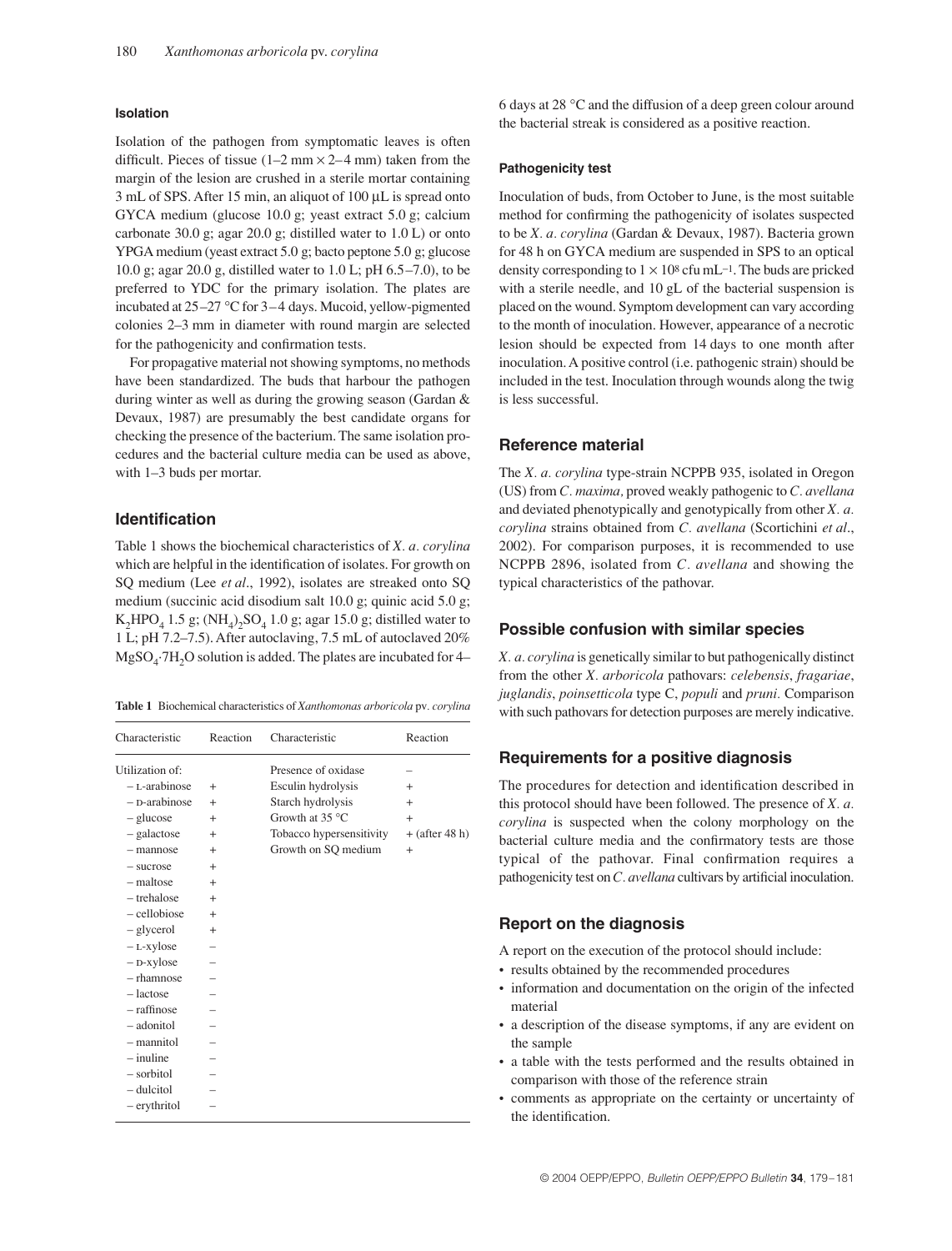# **Further information**

Further information on this organism can be obtained from: M. Scortichini, Istituto Sperimentale per la Frutticoltura, Via di Fioranello, 52.1-00040 Ciampino Aeroporto (Roma), Italy. Tel. +39 0679348147; Fax +39 0679340158; E-mail: mscortichini @hotmail.com

#### **Acknowledgements**

This protocol was originally drafted by: M. Scortichini, Istituto Sperimentale per la Frutticoltura, Ciampino Aeroporto (Roma)  $(TT)$ .

#### **References**

- EPPO/CABI (1997) *Quarantine Pests for Europe*, 2nd edn. CAB International, Wallingford (GB).
- Gardan L & Devaux M (1987) La bactériose du noisetier (*Xanthomonas campestris* pv. *corylina*): biologie de la bactérie. *Bulletin OEPP/EPPO Bulletin* **17**, 241–250.
- Lee YA, Hildebrand DC & Schroth MN (1992) Use of quinate metabolism as a phenotypic property to identify members of *Xanthomonas campestris* DNA homology group 6. *Phytopathology* **82**, 971–973.
- Scortichini M, Rossi MP & Marchesi U (2002) Genetic, phenotypic and pathogenic diversity of *Xanthomonas arboricola* pv. *corylina* strains, question the representative nature of the type strain. *Plant Pathology* **51**, 374–381.